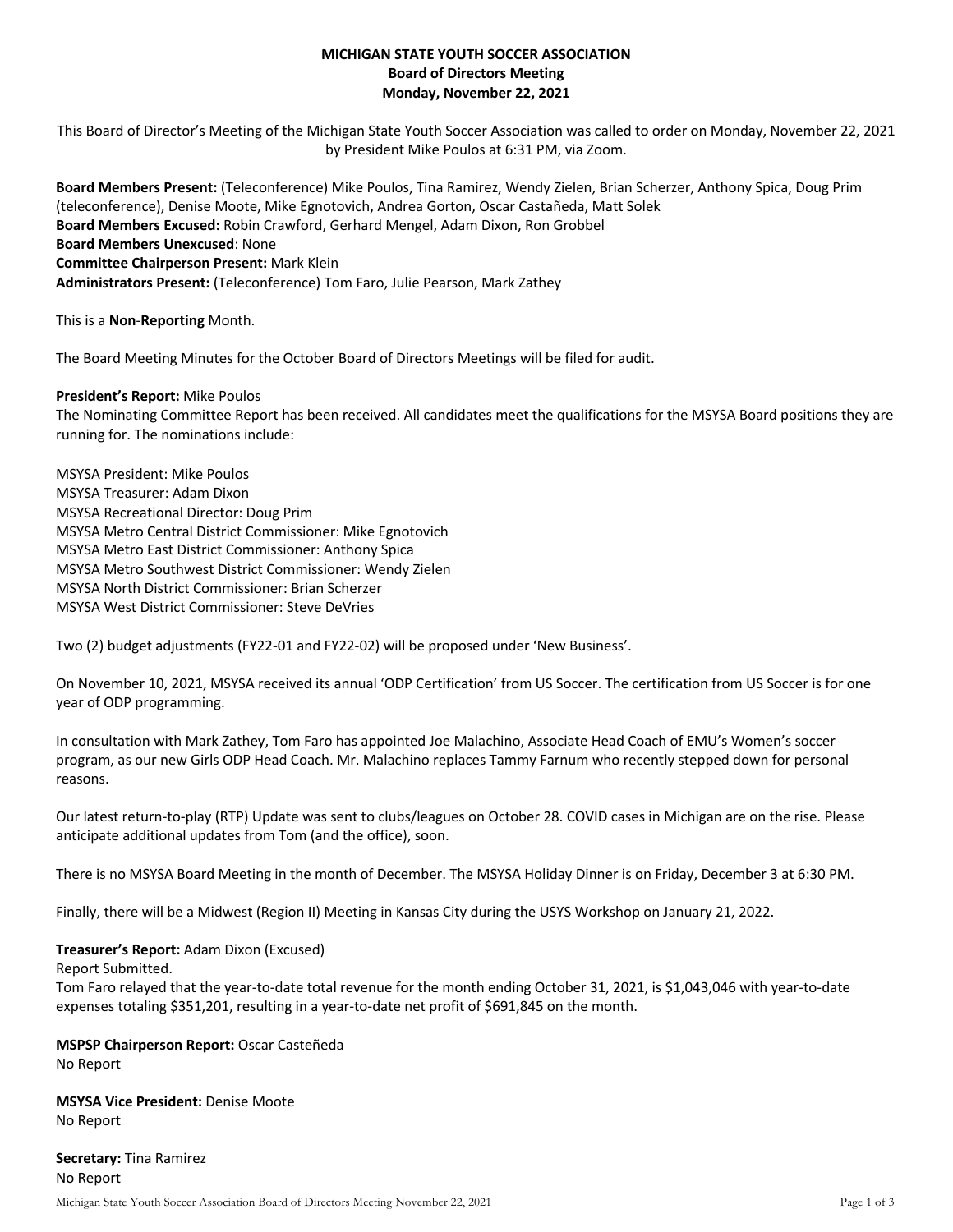**MSA (Adult) Report:** Gerhard Mengel Excused

**SYRA Report:** Ron Grobbel Excused

**Recreation Director Report:** Brian Scherzer No Report

**North District Report:** Matt Solek No Report

**Metro East Report:** Anthony Spica No Report

**West District Report:** Doug Prim No Report

**Metro Southwest Report:** Wendy Zielen No Report

**Metro Central Report:** Michael Egnotovich No Report

**Nominating Committee Report:** Andrea Gorton No Report

**Executive Director's Report:** Tom Faro Report Submitted

**Technical Director:** Mark Zathey ODP Winter training begins on December 4, 2021.

Coaching Courses are now posted/available. Also, Tom Turner (Ohio South Director of Coaching) will lead our Coaching Symposium (in Livonia) in February 2022.

Special thanks to Tammy Farnum for her many years of service to MSYSA's ODP Program.

**Immediate Past President:** Robin Crawford Excused

### **New Business:**

The Bylaws & Standing Rules Committee received one proposed bylaw amendment from the MSYSA State Office that was submitted prior to the 10/15/21 deadline.

### **Unfinished Business:**

**Motion:** (Wendy Zielen) Motion to remove North Macomb Youth Soccer & Sault Soccer as direct members of MSYSA. **Second:** (Denise Moote) **Discussion:** None **Motion: Passed Unanimously.** 

**Motion:** (Anthony Spica) to approve FY22-01 and FY 22-02 budget adjustments. the first adjustment increases revenue by \$15K and the second allowing MSYSA to contribute up to 6% for staff 401K **Second:** (Denise Moote) **Discussion:** MSYSA will match up to 6% for staff 401K contributions in 2022. The Board will continue to vote on 401K match percentages each year. **Motion: Passed Unanimously**